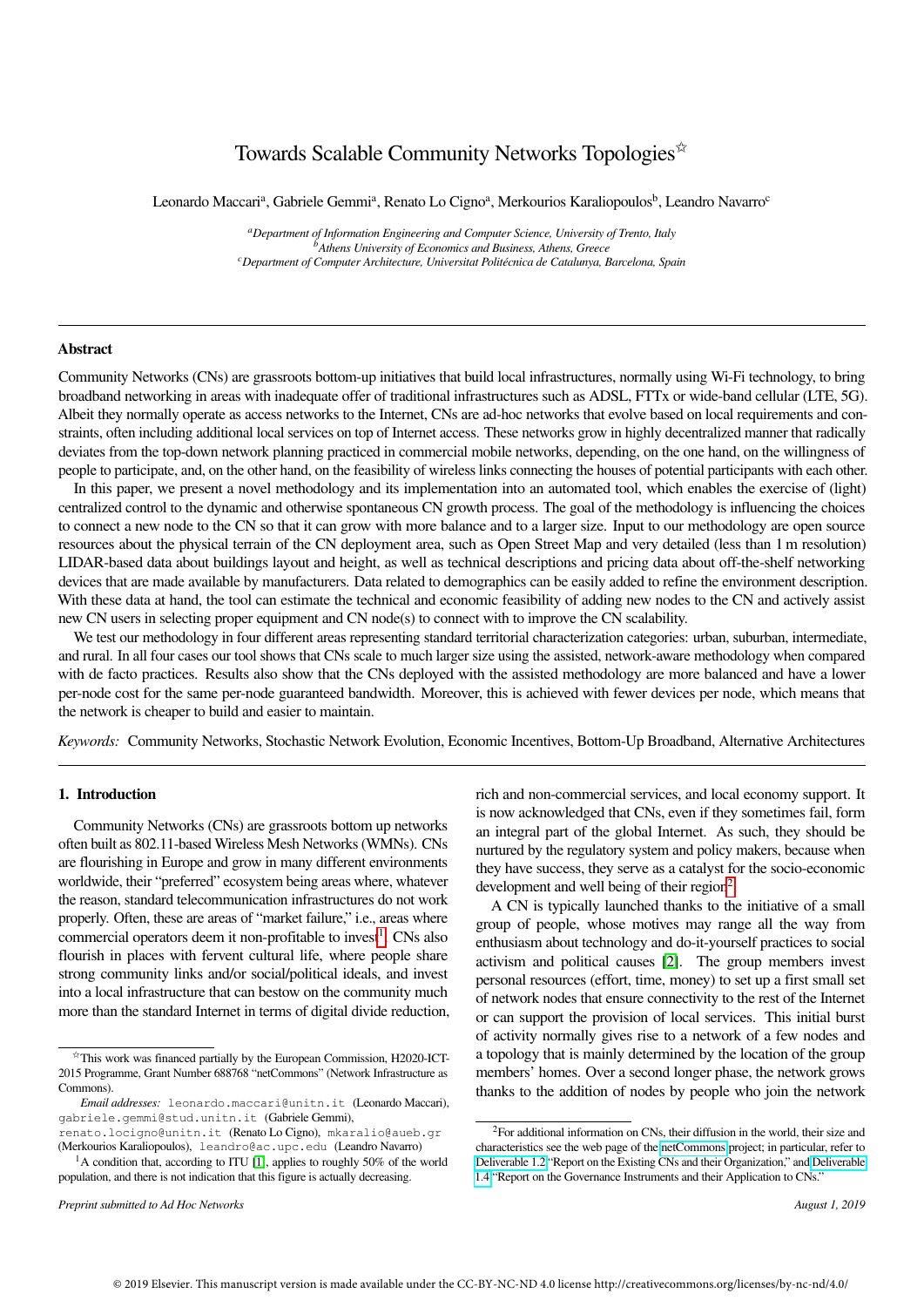and become members of the community. The network growth during this second phase is a distributed process with a strong crowdsourcing flavor that clearly distinguishes it from the top-down planning practised in conventional communication networks. The existing network nodes that become points of network attachment for new nodes that join the CN are typically determined *locally* and *heuristically*, depending on the node geo-location, the CN coverage in the area, as well as the availability and cost of proper hardware devices. Since the cost of the added node is normally sustained by the new CN member, the decision tends to be myopic and "greedy," in that it only seeks to reduce the cost the new member incurs.

These *local* decisions, however, *do* shape the process of network evolution. They determine the main *global* properties of the resulting network topology, such as the average length of the shortest paths to the Internet gateway(s), the robustness of the network to topology failures, as well as the distribution of its overall capacity and traffic load across its nodes and links. Hence, they strongly influence the network performance and dictate the overall cost of the developed infrastructure.

The empirical analysis of CN topologies that evolve guided by fully decentralized decisions, without any central coordination or intervention, has provided evidence of pathologies and emergent risks. These include high dependence (in terms of connectivity and routing functionality) on a single or a few nodes, which may turn to single points of failure for the CN (if, for some reason, their owners lose interest in the CN or move to another place), and large differences in routes and speeds connecting end users to the Internet [\[3,](#page-13-2) [4,](#page-13-3) [5\]](#page-13-4).

A key question arising in this context is whether it is possible to intervene in the CN growth process in order to steer its topology towards patterns that better serve its robustness and sustainability. Note that this question is distinctly different than the one faced by commercial network operators who plan their network as a top-down process. The CN infrastructure develops sequentially, in response to the time series of "join" events by end users, and there is no control over these events, i.e., *where* new nodes are to be installed. The remaining issue, then, is to what extent one can influence *how* these nodes are added, i.e., how they connect to the CN. This can only be obtained by influencing or constraining the local choices of the new users when they set up their own nodes.

The first contribution of our work consists in showing that simple algorithms can drive these local decisions and lead to drastic network performance improvements. We formulate the problem mapping it to the max-min fair routing problem (e.g., [\[6\]](#page-13-5)[\[7\]](#page-13-6)) and propose a greedy heuristic to solve it. We show that this greedy heuristic, bringing a network-wide view into the CN evolution process, helps the CN scale up to several hundreds of nodes and 2–3 times the size it would grow when the addition of the nodes is driven only by the new member's cost minimization.

The second contribution of this work, which serves as an enabler for the first contribution, is a tool that can simulate and assess growth strategies of a CN exploiting (very) detailed topological descriptions of the CN deployment area and economic and technological constraints to set up the CN nodes. The topological description leverages open source data from OpenStreetMap<sup>[3](#page-1-0)</sup> and LIDAR-based estimates

of building heights with an horizontal and vertical precision better than 1 m, and feed appropriate propagation models to infer the availability and quality of wireless links between pairs of CN nodes. Results with this tool are obtained for four areas with different population density and topological features, which are representative of four classes of the regions' territorial characterization of the OECD (Organization for Economic Co-operation and Development)[4](#page-1-1) .

The source code of this tool is published as an open source project and it is available on-line<sup>[5](#page-1-2)</sup>. We highlight that the tool can be used in two main different ways. The first one, hinted above, is like a planning tool to help the management of a CN taking informed and rational decisions on the network expansion. The second one, maybe even more interesting, and how we use it in this paper, is to use it as a feasibility analyzer: Given an area or region, what is the potential to build a CN? And what is the probability that the CN can grow up to a sustainable dimension?

#### 2. Background and System Model

The deployment of CNs is a participatory and evolutionary process. The network grows over time as new users join the community network and new nodes are added to existing ones.

#### *2.1. CN node and installation cost budget*

In a CN, as well as in our simulator, a "node" is an installation of a wireless mesh node and includes an indoor part and an outdoor part. The former is a wireless router, which is configured to redistribute Internet access in the user's house and perform IP routing. The latter is a composition of various elements, some of which generate a fixed cost and some a variable cost. The fixed cost counts a metallic pole needed to elevate the wireless devices a few meters above the roof level. We consider a maximum height of 4 m for such a pole when mounted on a standard CN node, whereas this height may go up to 10 m for gateway nodes, which attach to the Internet. Another cost item is the cable (generally one Ethernet cable, or one Ethernet plus power cable), which feeds the outdoor devices with power and connects them to the indoor devices. On the roof, one can place a PoE (Power over Ethernet) switch, which splits power and data to a number of outdoor wireless devices. These are full-fledged wireless routers with CPU, memory, radio module and embedded antenna, and we refer to them as "devices" for brevity. These devices make up the variable part of the cost. The maximum number of devices per node (gateway) is set to four (ten), which is a reasonable number given the power consumption and the physical space available on the pole.

We set the fixed cost to  $200 \in$ , a somewhat arbitrary number that changes from one country/location to another, but which is reasonable from the experience we have in Italy, Spain and other EU countries. Being constant its impact on the results is marginal. The variable cost depends on the number and the type of devices according to the prices we collected from websites of wireless device re-sellers (see Table [1\)](#page-6-0). Different CNs may use different node designs; the one we propose, and its implications on the cost, draws on the hands-on experience the authors had with existing CNs.

<span id="page-1-0"></span><sup>3</sup>See [https://wiki.openstreetmap.org/wiki/API\\_v0.6](https://wiki.openstreetmap.org/wiki/API_v0.6)

<span id="page-1-1"></span><sup>&</sup>lt;sup>4</sup>See the OECD [OECD web site](https://www.oecd.org/) for further details.<br><sup>5</sup>See https://github.com/Advance

<span id="page-1-2"></span>[https://github.com/AdvancedNetworkingSystems/](https://github.com/AdvancedNetworkingSystems/TerrainAnalysis)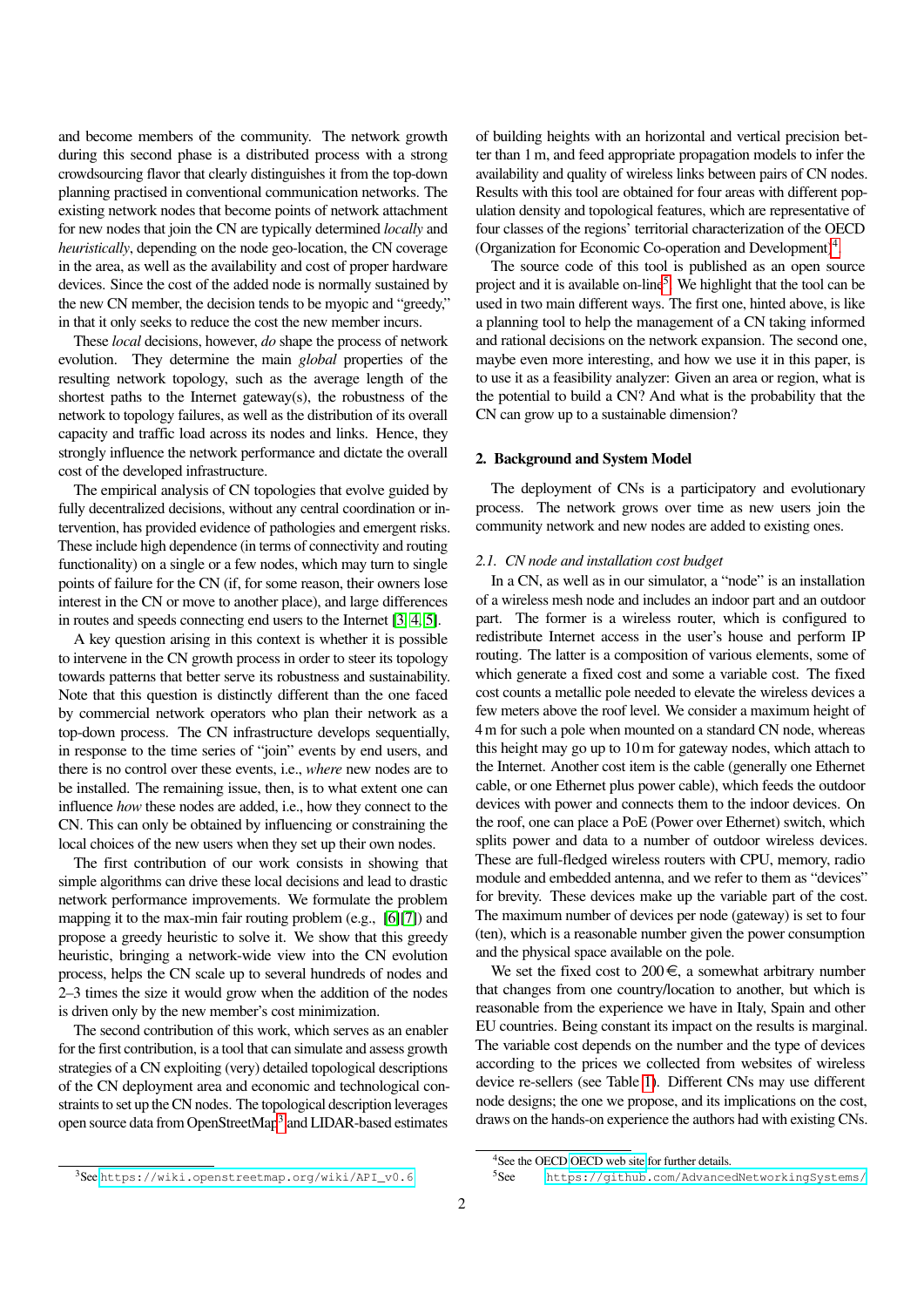

Figure 1: The components of a wireless mesh node.

# *[2.2. Actors and roles](https://github.com/AdvancedNetworkingSystems/TerrainAnalysis)*

[There are typically two main actors in community networks. The](https://github.com/AdvancedNetworkingSystems/TerrainAnalysis) [first one is the small group of people who lead the initiative and](https://github.com/AdvancedNetworkingSystems/TerrainAnalysis) [set up the first wireless nodes. More often than not, they remain](https://github.com/AdvancedNetworkingSystems/TerrainAnalysis) [involved in the CN, undertaking a major role in its maintenance](https://github.com/AdvancedNetworkingSystems/TerrainAnalysis) [and management. The need to interact with external entities \(e.g.,](https://github.com/AdvancedNetworkingSystems/TerrainAnalysis) [municipalities, policy makers, regulating authorities\) motivates](https://github.com/AdvancedNetworkingSystems/TerrainAnalysis) [the organization into various types of legal entities, varying from](https://github.com/AdvancedNetworkingSystems/TerrainAnalysis) [associations and cooperatives to non-profit \(or, rarely, small](https://github.com/AdvancedNetworkingSystems/TerrainAnalysis) [for-profit\) ISPs. We refer to the legal entity managing the CN as](https://github.com/AdvancedNetworkingSystems/TerrainAnalysis) [the CN Operator \(CNO\), regardless of its legal status.](https://github.com/AdvancedNetworkingSystems/TerrainAnalysis)

[The second main actor in CNs are the end users who join the](https://github.com/AdvancedNetworkingSystems/TerrainAnalysis) [network by contributing their own equipment, money and effort.](https://github.com/AdvancedNetworkingSystems/TerrainAnalysis) [At the same time, through the nodes they add, they expand the](https://github.com/AdvancedNetworkingSystems/TerrainAnalysis) [geographic coverage of the CN, making it accessible to more](https://github.com/AdvancedNetworkingSystems/TerrainAnalysis) [people. This participatory network deployment process challenges](https://github.com/AdvancedNetworkingSystems/TerrainAnalysis) [sustainability in several ways, whether this is approached from](https://github.com/AdvancedNetworkingSystems/TerrainAnalysis) [techno-economical only or a broader socio-political point of](https://github.com/AdvancedNetworkingSystems/TerrainAnalysis) [view \[2\]. In this paper, we are concerned with the first aspect. In](https://github.com/AdvancedNetworkingSystems/TerrainAnalysis) [particular, we focus on the challenge of maintaining a sustainable](https://github.com/AdvancedNetworkingSystems/TerrainAnalysis) [network topology as the CN scales up with the addition of new](https://github.com/AdvancedNetworkingSystems/TerrainAnalysis) [users. Since CNs grow bottom-up in response to community](https://github.com/AdvancedNetworkingSystems/TerrainAnalysis) [interest in them, end users have a direct impact on the CN topology](https://github.com/AdvancedNetworkingSystems/TerrainAnalysis) [and coverage, as these evolve over months and years.](https://github.com/AdvancedNetworkingSystems/TerrainAnalysis)

[The new node installation process is often in the hands of, or at](https://github.com/AdvancedNetworkingSystems/TerrainAnalysis) [least assisted by, the CNO team. Therefore, the CNO could give](https://github.com/AdvancedNetworkingSystems/TerrainAnalysis) [recommendations or even constraints to the users on which node](https://github.com/AdvancedNetworkingSystems/TerrainAnalysis) [to connect to, or which device to use. It may also request a user to](https://github.com/AdvancedNetworkingSystems/TerrainAnalysis) [add a new device to his/her node. However, it can not realistically](https://github.com/AdvancedNetworkingSystems/TerrainAnalysis) [trigger a set of coordinated changes on many nodes to strongly](https://github.com/AdvancedNetworkingSystems/TerrainAnalysis) [modify the network topology.](https://github.com/AdvancedNetworkingSystems/TerrainAnalysis)

#### *2.3. CN deployment: an evolutionary participatory process*

The deployment of a CN starts with a small number of nodes, then grows based on end-user requests.

# *2.3.1. Set-up of the first CN nodes by the CNO*

Generally, the CNO deploys an initial set of wireless nodes  $N_0$ . The location of these nodes coincides with the houses/residences of the CNO team members or friends of theirs. Their selection may be optimized to maximize the aggregate geographic coverage. Among these nodes there is one or more CN gateway(s) attached to the Internet with a broadband connection. The set-up of these nodes yields an original CN topology graph  $G_0 = (V_0, E_0)$ , with  $|V_0| = N_0$ . In this work, without loss of generality, we assume that  $N_0 = 1$ . We also assume that the gateway has sufficient uplink capacity for the whole network; hence, in general, this is not a standard ADSL connection but an appropriate gateway set up by the CNO with traditional operators or even directly in an Internet Exchange.

#### <span id="page-2-0"></span>*2.3.2. Evolutionary growth of the CN and CNO interventions*

The second and main phase in the CN growth process is driven by potential community members who submit requests to join the CN. In doing so, the users incur a cost  $C<sub>n</sub>$  to set up a node at their home. On the other hand, the deployment of a new node *n* also implies a cost  $C_{n,l}$  for setting up the peer point for the link *l* at the point of attachment to the CN. This cost is closely related to the hardware chosen for the node, which in turns depends on the distance and the quality of link *l*. For example, a cheaper device with smaller wireless range might suffice for attaching to the closest node, whereas a more expensive device with higher range would be needed to reach a more distant one, which may lie closer to the Internet gateway.

Several criteria may apply when choosing the point of attachment to the CN. If this choice is not subject to some form of control/regulation on the CNO side, a new user might end up connecting to the CN node that can be received most powerfully and/or lies closer to the user. This is a selfish choice that myopically tries to maximize the quality of the local radio connection and minimize the cost incurred by the user (cost of purchased device). In our approach, we let the CNO intervene in this choice by choosing the point of attachment to the CN among the available alternatives.

Any time a new node is added to the CN, the CNO tries to ensure that, after the new addition, all CN nodes can obtain a minimum acceptable share of the network capacity. The CNO may terminate the CN growth process if it figures out that the addition of new nodes results in unacceptable network performance degradation.

Once they enter the network, users may pay a recurring fee to contribute to the Internet interconnection and network maintenance costs, i.e., the CN Operating Expenditure (OPEX). In this paper we are interested in how much such a network can grow, and how much it can cost, so we limit our analysis to the Capital Expenditure, i.e., the initial cost to deploy the CN infrastructure, assuming that OPEX remains balanced and it is generally small being CNs participatory enterprises.

## 3. Controlling the CN Growth Process

Consider the onset a CN beginning at time  $t_0$ , when the first CN nodes are set up by the CNO. Among the present nodes there is

[TerrainAnalysis](https://github.com/AdvancedNetworkingSystems/TerrainAnalysis).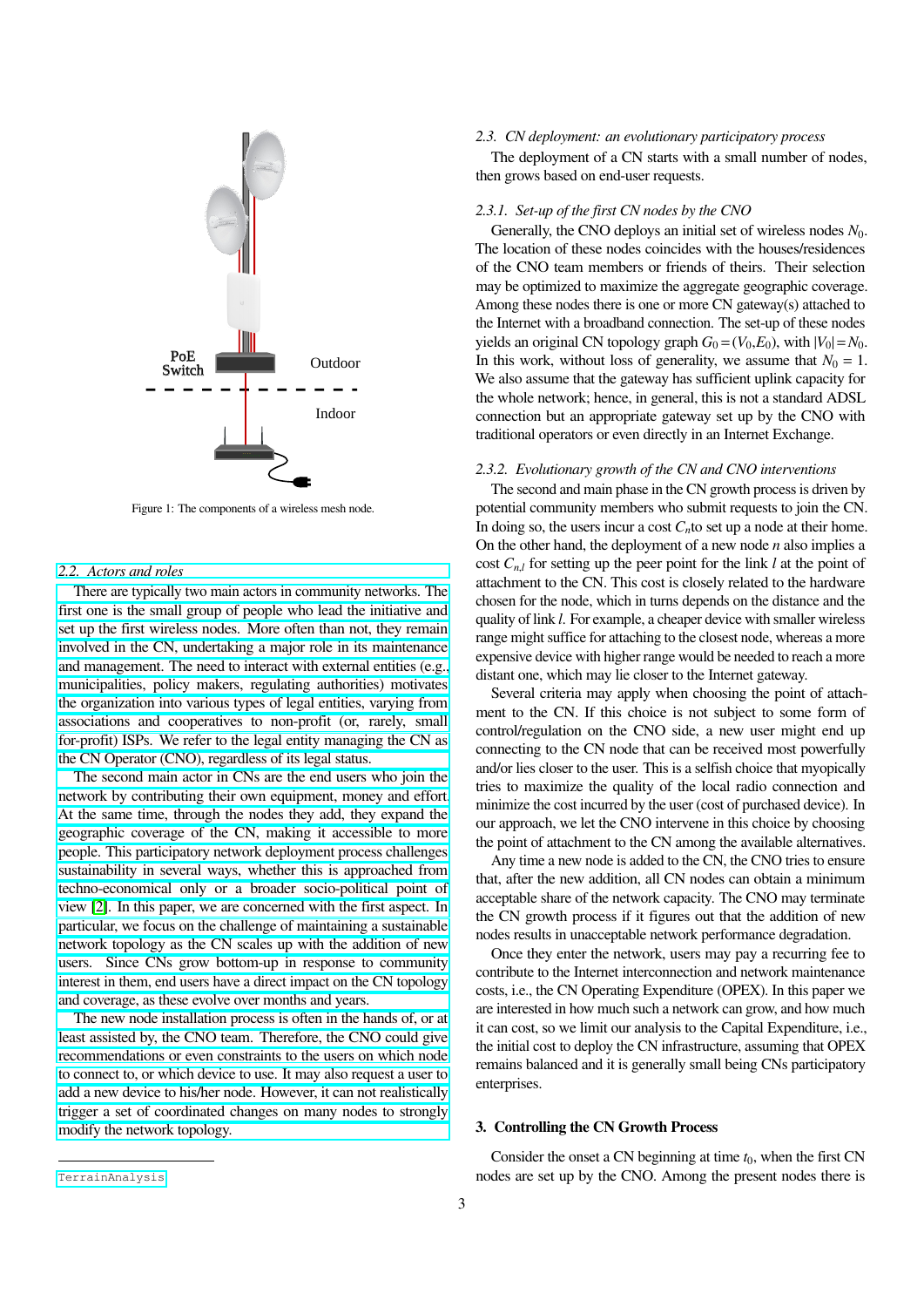a gateway *g*. We would like to track the evolution of the CN up to the time *T*, when the CNO terminates the CN growth process because the minimum per-node bandwidth *Rmin* toward the Internet falls below a given threshold, say *Rthr*, for a fraction of nodes *p*.

#### *3.1. Problem Formulation*

Requests for the addition of new nodes to the CN come at random times  $\{t_j\}$ ,  $t_j \in [0,T]$ ,  $j \in \mathcal{N}$ , with  $\mathcal N$  the set of users who eventually submit a request to join the CN. This set is bounded by the number of potential users (typically buildings in the area), but can be larger than the actual number of nodes when the CN terminate its growth, as not all join requests might be fulfilled.

Every time a new end user pose a request to add node *n* at time *tn*, the following actions are completed.

- The CNO checks that node *n* can be connected to one of the CN nodes that lie within its range. Call  $\mathcal{L}_n$  the set of links that identify nodes reachable by *n*, each with different worst-case rates depending on the link quality (distance and propagation environment), the used devices installed, and the current CN topology.
- If *n* cannot be connected to the network, it is added to a list *V<sup>c</sup>* of candidate nodes. When another new node *m* is added to the network the CNO will check if any of the candidate nodes can be added through *m*.
- If the node *n* is connected, normally with a single device to begin with, it becomes a point of attachment for more nodes that could join the network (in this case probably adding to *n* more devices, up to the limit of four we have defined in Section [2.3.2\)](#page-2-0), either those in the candidate list, or additional, currently unknown, nodes.
- For every new node added, the CNO incurs a cost  $C_{n,l}$  that depends on the kind and number of devices necessary to setup the link  $l$  ∈  $\mathcal{L}_n$  selected. The node feeds the network with its traffic demand, which has to be served by the network, possibly reducing the available bandwidth for the demands of other users.
- The CNO checks whether the preset performance target *Rthr* is not preserved for a fraction *p* of nodes after the addition of the new node. If not, the network evolution stops. In practice, upon such events, the CNO would need to revisit the CN topology and consider upgrades that could allow more users to join the CN. However, to set a concrete context for comparing our approach to alternatives, we consider the evolution of the CN topology up to the time *T* that the performance criterion is violated for first time, halting the further addition of nodes.

The evaluation of the minimum bandwidth *Rmin* available for any node is a non trivial task, and it depends on the actual routing protocol adopted by the CNO, as we describe in the next section.

## *3.2. Estimation of network growth*

Ideally, the CNO would like to coordinate the choice of new links so that its growth stopping time *T* is as high as possible; namely, the CN can scale up to the maximum possible size while providing all nodes with a minimum worst-case throughput. With reference to the sequence of join request times {*tj*}, this is essentially a dynamic optimization problem. However, without prior knowledge, even probabilistic, about the sequence of new user join requests, finding the optimal link addition policy that maximizes *T* is practically impossible.

In the absence of any knowledge about the sequence of join events, a plausible approach to the optimization problem is a procedure that any time a new user joins the CN, the CNO chooses the link that maximizes the worst-case per node throughput given the topology of the CN at time *t*.

More specifically, let  $G_t = (V_t, E_t)$  be the directed graph describing<br> $\sum_{i=1}^{t}$  CN topology at time  $t - t$ , when the request to add node the CN topology at time  $t = t_n$ , when the request to add node *n* arrives, and  $\mathcal{L}_n$  the links that are feasible between *n* and CN nodes  $n' \in V_n$  within its useful range, i.e., its potential neighbors. For each link  $l \in \mathcal{L}_n$ , the CNO hypothetically constructs the topology  $G_t(l) = (V_t \cup n, E_t \cup l)$  and computes the best minimum worst-case rate *Rmin*(*l*) that can be made available across all nodes  $i \in V_t \cup n$ . To find this, it could solve an instance of the max-min fair routing problem with unsplittable demands [\[6,](#page-13-5) [7\]](#page-13-6) over the  $G_t(l)$  graph, which features one source (gateway node) and many sinks (all other CN nodes). The problem solution would yield an approximately-optimal routing configuration, i.e., single-path routes from the gateway to all CN nodes, that maximizes the minimum worst-case throughput across all feasible routing configurations.

The CNO would then pick up the link  $l_n$  that results in the highest value of  $R_{min}(l)$  across all links  $l \in \mathcal{L}_n$ :

<span id="page-3-0"></span>
$$
l_n = \underset{l \in \mathcal{L}_n}{\operatorname{argmax}} (R_{min}(l)) \tag{1}
$$

as the one to set up between *n* and the CN.

In practice, several factors undermine the practical relevance of such a systematic approach. First, the radio interference considerations in the wireless multihop setting of a CN add significant extra complexity (see for instance [\[8\]](#page-13-7)) to the already NP-hard max-min fair routing problem. The use of directional links may weaken but not fully cancel the impact of radio interference. Second, the (approximately) optimal solution would be practically achieved only if the combination of the link scheduling function at the wireless routers with the flow control function at the end points produced max-min fair rate allocations for any routing, which is definitely not the case with state of the art IP-based routing and congestion control protocols.

#### <span id="page-3-1"></span>*3.3. Link selection algorithm*

The capabilities of real protocols, with specific reference to the Optimized Link State Protocol (OLSRv2) [\[9\]](#page-13-8) can be summarized by the following points.

- Each node is able to estimate the available link bandwidth. Modern routing protocols communicate with the wireless devices to obtain the negotiated bit-rate of the last sent packet, and use this data as a link metric [\[10\]](#page-13-9).
- Each node is able to estimate the number of links that are directly interfering with the device on the receiving side. In the simplest case, this is the number of ingoing links to the destination device, which can be communicated by the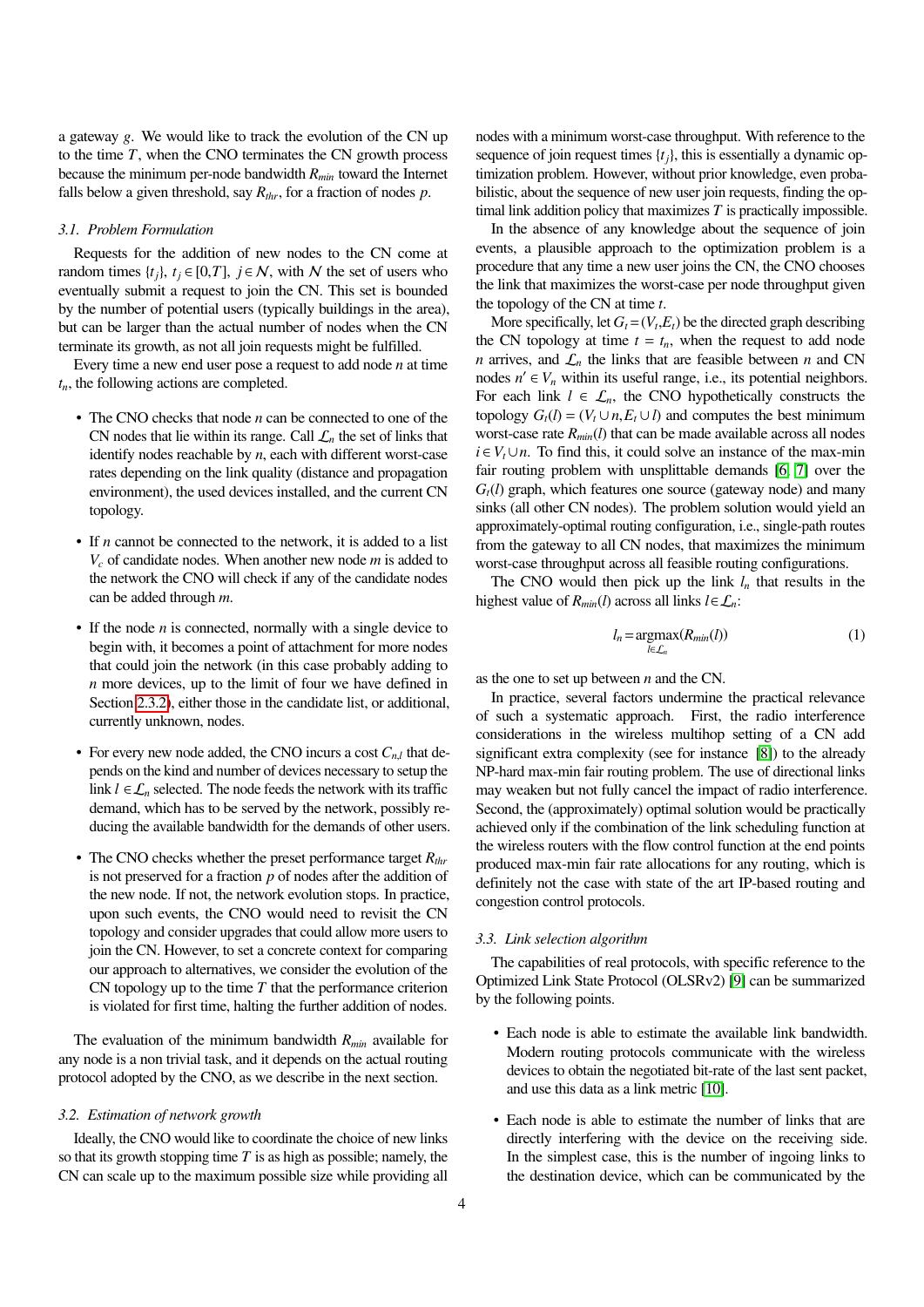neighbor node. There are protocols that use a similar approach to penalize the use of links that share the same channel with more than one neighbor<sup>[6](#page-4-0)</sup>.

- It is not possible to perform a centralized optimization based on the instantaneous knowledge of the link occupation. Every node estimates the available bandwidth per link at steady state conditions and shares this knowledge with the other nodes. Routing is performed based on this knowledge, which can be partially outdated.
- No multipath routing is supported, so that a flow cannot be split among equivalent shortest paths.

In light of the general constraints above, we can now formulate two link selection strategies that can be implemented in our tool when a new node *n* join request is considered. The first one is a network aware strategy that, with acceptable computational complexity, grants that the CN growth is not hampered by local myopic strategies. The second one is instead a local, myopic strategy that we use as a baseline for comparison.

## <span id="page-4-4"></span>*3.3.1. Network aware strategy*

This strategy goal is selecting the link  $l_t \in \mathcal{L}_n$ , and hence the neighbor  $n' \in V_n$ , that guarantees the maximum minimum bandwidth from any node in the network to the gateway *g* after the node *n* is added to the CN. Compared to Eq. [\(1\)](#page-3-0) this strategy still finds a time-dependent local optimum conditioned on the sequence of request arrivals  $\{t_i\}$ , but instead of computing the optimal global routing and rate allocation, is selects the solution that yields the best minimum bandwidth given the routing protocol adopted by the CN.

As a first step, if  $\mathcal{L}_n$  is not empty, for each link  $l_t \in \mathcal{L}_n$  a new topology  $G_t(l_t) = (V_t \cup n, E_t \cup l_t)$  is considered, and every directed link  $l = (h,k)$ ,  $h,k \in V_t \cup n$  of the network is assigned a cost:

<span id="page-4-1"></span>
$$
l.metric = \frac{l.sharing-factor}{l.max.bitrate}
$$
 (2)

where *l.max bitrate* is the maximum bit rate achievable by the device in *k* where link *l* terminates *l* sharing factor is the number device in *<sup>k</sup>* where link *<sup>l</sup>* terminates, *<sup>l</sup>*.*sharing f actor* is the number of links terminated in *k* that share the same device with *l*. The topology  $G_t(l_t)$  annotated with *l.metric* is a weighted graph where Dijkstra algorithm can be used to compute minimum cost paths *path*(*h*,*g*) from each node *<sup>h</sup>* toward the gateway *<sup>g</sup>*.

Second, knowing all the minimum-cost paths, we can compute the number of paths directed to *g* that are active on every link *l*: *<sup>l</sup>*.*paths sharing f actor*. The bandwidth that is available for a path in each link *l* is equal to the ratio of the nominal link capacity,  $\frac{1}{\cdot}$  (Eq. [\(2\)](#page-4-1)), divided by the number of active paths toward *l.metric g* on the link *l.paths sharing factor*, assuming equal sharing of
the link canacity between all *nath*(*h a*) insisting on *l*. Hence the the link capacity between all *path*(*h*,*g*) insisting on *<sup>l</sup>*. Hence, the minimum available bandwidth for each node *h* corresponds to the minimum bandwidth available over all links in *path*(*h*,*g*):

<span id="page-4-2"></span>
$$
minBW(h) = \min_{l \in path(h,g)} \left[ \frac{1}{l.metric \cdot l.paths\_sharing\_factor} \right]
$$
 (3)

Third, we need to select the link  $l_t \in \mathcal{L}_n$  that maximized *minBW*(*h*) over all nodes and all possible  $G_t(l_t) = (V_t \cup n, E_t \cup l_t)$ :

$$
l_n = \underset{l_i \in \mathcal{L}_n}{\operatorname{argmax}} \left[ \underset{h \in V_i \cup n}{\min} (\min BW(h)) \right] \tag{4}
$$

The complexity of this search is polynomial as it requires to enumerate all the minimum weight paths computed using Dijkstra on every edge in the networks, which is acceptable both for "what if" analysis before starting a CN, and for run time (of the CN development) addition of single requests.

#### <span id="page-4-5"></span>*3.3.2. Local strategy*

This strategy simply selects the link  $l_t \in \mathcal{L}_n$ , and hence the neighbor  $n' \in V_n$ , that maximizes the local bandwidth between *n* and  $n'$ . Formally:

$$
l_n = \underset{l_i \in \mathcal{L}_n}{\operatorname{argmax}} \left( \frac{1.0}{l.metric} \right) \tag{5}
$$

and, in case of tie the solution that requires a lower cost  $C_{n,l}$ .

## <span id="page-4-3"></span>*3.4. Terminating the CN growth process*

The implementation of the stop criterion is straightforward. After a new node is added, we check whether the fraction of nodes with *minBW*(*n*) below the threshold *Rthr* is higher than a target *percentile*. If this is the case, the CN growth process is terminated. Equation [\(3\)](#page-4-2) is a worst-case, peak allocation criterion with multiplexing factor equal to 1, and not a contractual SLA (Service Level Agreement); thus building a network where it is satisfied for, say 80-90% of the nodes is actually very safe and ensures that the performance of the network is satisfactory for any user in any operation conditions with high probability.

## 4. A CN Planning Tool

So fare we have described what a tool to help in the development and deployment of CNs may work, but we need to describe the tool and understand how link selection strategies can be integrated in this tool. As we mentioned, the tool can be used to assist in the deployment of CNs, simply using it with the real flow of join requests, or can be used as an emulator trying to understand if a CN is feasible given an area of potential interest. Clearly, CNs may take months or years to grow, so that its first use is difficult. In this work, we describe and use it as an CN growth emulator, or simply a *generator*.

The output of an emulation run is a topology  $G_T = (V_T, E_T)$ , where the pedix *T* indicates that the possible growth of the CN hast "Terminated." The topologies produced are annotated with estimates of the available bandwidth in each link and the total amount of money invested in the CN deployment. Different metrics can then be used to assess critical features of those topologies, such as the expected throughput they provide to end users and their resilience to failures, or simply the dimension the CN has reached before the stopping condition in Section [3.4](#page-4-3) was met.

The generator implements a greedy approach (meaning that each join request is considered in order and isolation from the others). Its execution and temporal evolution is described by Algorithm [1](#page-5-0) (commented later) and consists of four main components.

<span id="page-4-0"></span> $6$ See for instance the Batman-adv multi-link optimization  $https:$ [//www.open-mesh.org/projects/batman-adv/wiki/Network](https://www.open-mesh.org/projects/batman-adv/wiki/Network-wide-multi-link-optimization)[wide-multi-link-optimization](https://www.open-mesh.org/projects/batman-adv/wiki/Network-wide-multi-link-optimization)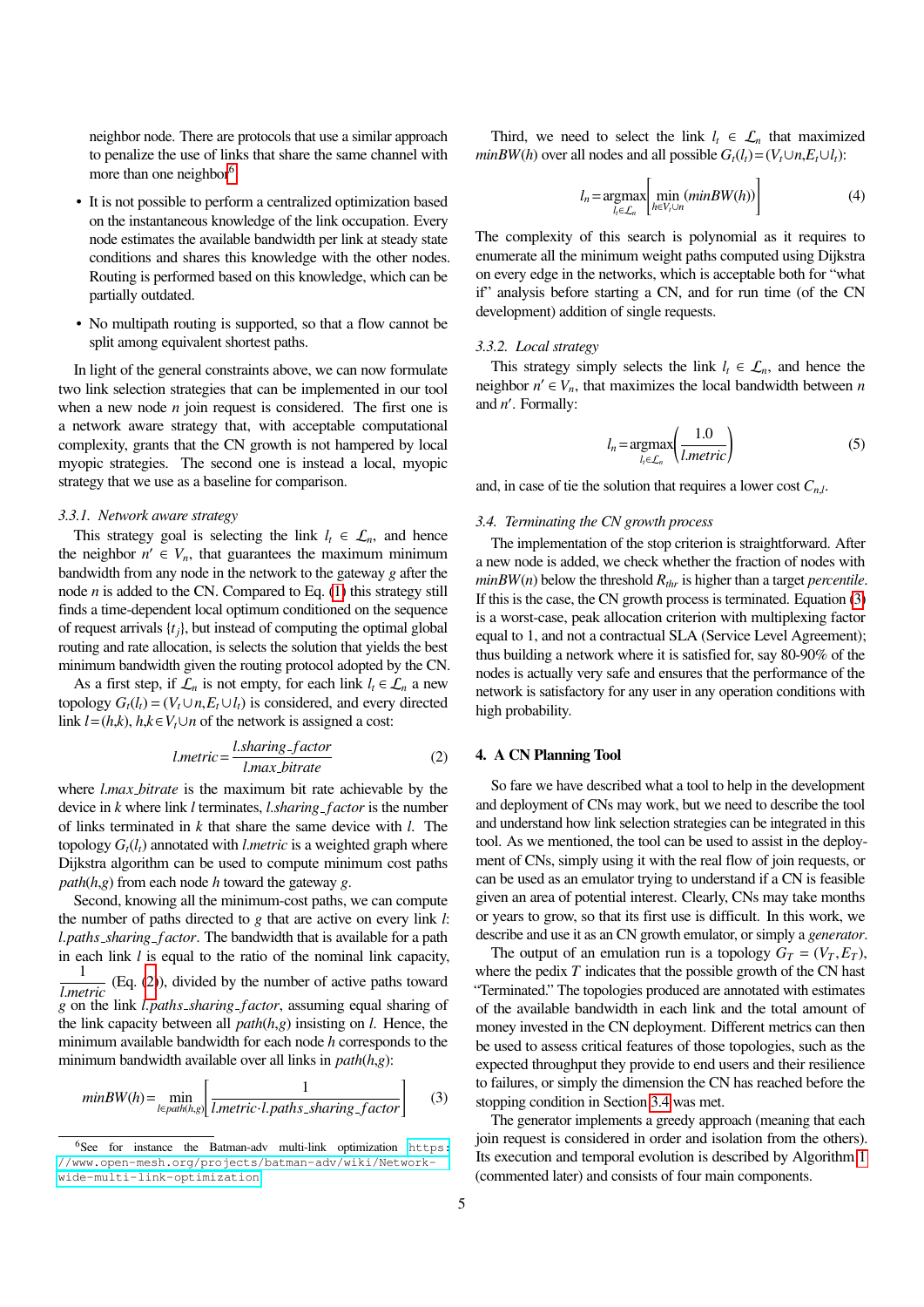- 1. A stochastic engine that implements the sequence of requests {*tj*} based on some criteria that depends on the area selected for the installment of the CN;
- 2. A database of open data. This database includes building shapes and altitude, and it is used to implement the  $q$ etLoS function in Algorithm [1.](#page-5-0)
- 3. Different link selection strategies (the getBestNeighbor routine in Algorithm [1\)](#page-5-0) and CN growth stopping criteria (the checkStopCondition routine in Algorithm [1\)](#page-5-0). The two link selection strategies defined in Section [3.3](#page-3-1) and the growth stopping criterion defined in Section [3.4](#page-4-3) are currently implemented in our tool.
- 4. Simple metrics that are used to assess a-posteriori the CN topological properties.

Each component is easily extensible to support other strategies, and contains several parameters that can be tuned to reproduce a wide range of real world conditions.

## *4.1. The stochastic engine*

The driver of our tool when used as a feasibility analyzer is fundamentally an event generator that select the sequence {*n*,*tn*} and drives the temporal evolution described in Algorithm [1,](#page-5-0) similarly to any event-driven simulator. If the tool is instead used as a planning tool, the driver is a real trace of requests  $\{n,t_n\}$  leading to a trace-driven simulation.

As in any event driven execution Algorithm [1](#page-5-0) is fundamentally an infinite loop until an ending condition is met (line 3). The stochastic part of it is getNewRequest () at line 4, that selects a new potential node to join the CN. What we have implemented so far is a simple random selection among all the buildings not yet connected, complemented with the browsing of all the nodes that have requested to join, but were not in LoS with any node already present in the CN and have been memorized in the  $V_{wait}$  set. These simple driver can be extended to include demographics of the area, starting from the number of families in a building, down to census data (education, income, ...) that may affect the inclination toward joining a CN.

## *4.2. The open data database*

The CN topology generator collects data from three sources and organize them into a database for efficient use during the execution. We remark that all data we collect are Open Data, thus the tool can be freely used by anyone.

- 1. Street maps including building shapes, extracted from Open-StreetMap (OSM) and other public open data repositories. Whereas OSM is generally very precise in urban areas, open data sets from public administrations tend to be more precise, though less up-to-date, in rural areas. In some cases (e.g., in France) the public open data sets have already been imported in OSM.
- 2. Building altitude profiles obtained from LIDAR (Light Detection and Ranging) traces. Several public bodies have published open data from LIDAR survey campaigns, with

<span id="page-5-0"></span>Algorithm 1 Greedy approach to CN topology control

- Input: The gateway node *g*, bandwidth threshold *Rthr*, tolerable fraction of nodes below threshold *p*,
- **Output:** A feasible network topology  $G_T = (V_T, E_T)$  and the total cost *C* for its deployment
	- 1:  $C=0$ ,  $V_t = \{g\}$ ,  $E_t = \{\}, V_c = \{\}$
	- 2:  $cont = 0$
	- 3: while  $cont \leq p \times |V_t|$  do
- 4:  $n = getNewRequest(V<sub>c</sub>)$
- 5: if  $n == NULL$  then
- 6: break
- $7:$  end if
- 8:  $V_n = \text{getLoS}(V_t, n)$
- 9: **if**  $V_n$  is empty **then**
- 10:  $V_c$ .append(*n*) // populate the candidate list<br>11: **else**
- else
- 12: *n*  $Q' = \text{getBestNeighbour}(n, V_n, V_t, E_t)$ <br>  $= \text{newI} \text{ ink}(n, n', G)$
- 13:  $l = newLink(n,n',G_t)$ <br>
14:  $C C + cost(l, V, F)$
- 14:  $C = C + \text{cost}(l, V_t, E_t)$ <br>
15:  $V_t V_t \ln t$
- 15:  $V_t = V_t \cup n$
- 16:  $E_t = E_t \cup l$
- 17: *cont*,  $=$  checkStopCondition( $V_t$ , $E_t$ )
- $18:$  end if
- 19: end while
- 20: return  $G_T(V_t, E_t)$ , *C*
- 21:
- 22: **Function getNewRequest()** // return a new node that requests to join the CN or NULL if there are no more nodes. Can re-use nodes in  $V_c$  if the network has grown since last addition to  $V_c$ .
- 23: **Function getLoS**  $(V_t, n)$  // returns the set of nodes in  $V_t$  that are in LoS with *n*
- 24: **Function cost** $(l, V_t, E_t)$  // cost for the addition of link l
- 25: Function checkStopCondition (*G*) //See Algorithm [4](#page-7-0)
- 26: Function getBestNeighbor (*G*) //See Algorithms [2](#page-7-1) and [3](#page-7-2)

various level of precision<sup>[7](#page-5-1)</sup>. Public administrations in several countries publish much more precise data sets; the one we use reaches a precision of one point per squared meter.

3. Technical specifications of real 5G-ready (802.11ac) devices from the Ubiquiti equipment manufacturer. For each device, the database stores the maximum transmission power, the antenna gain and aperture, the sensitivity for each supported Modulation and Coding Scheme (MCS), and an average price, extracted from official stores (dated Sept. 2018). Table [1](#page-6-0) reports the features of the devices we have used in the simulations in Section [5.](#page-8-0)

All sources of data can be extended. The technical specifications in particular can be extended to any vendor and any device depending on the commercial choices of the CN. For the purpose of this work we obviously don't have a commercial strategy are interested

<span id="page-5-1"></span><sup>7</sup>The Shuttle Radar Topography Mission: [https://www2.jpl.nasa.](https://www2.jpl.nasa.gov/srtm/) [gov/srtm/](https://www2.jpl.nasa.gov/srtm/) is a public repository of terrain elevation profiles, but its precision does not allow to estimate building heights (roughly one point every 900*m* 2 ).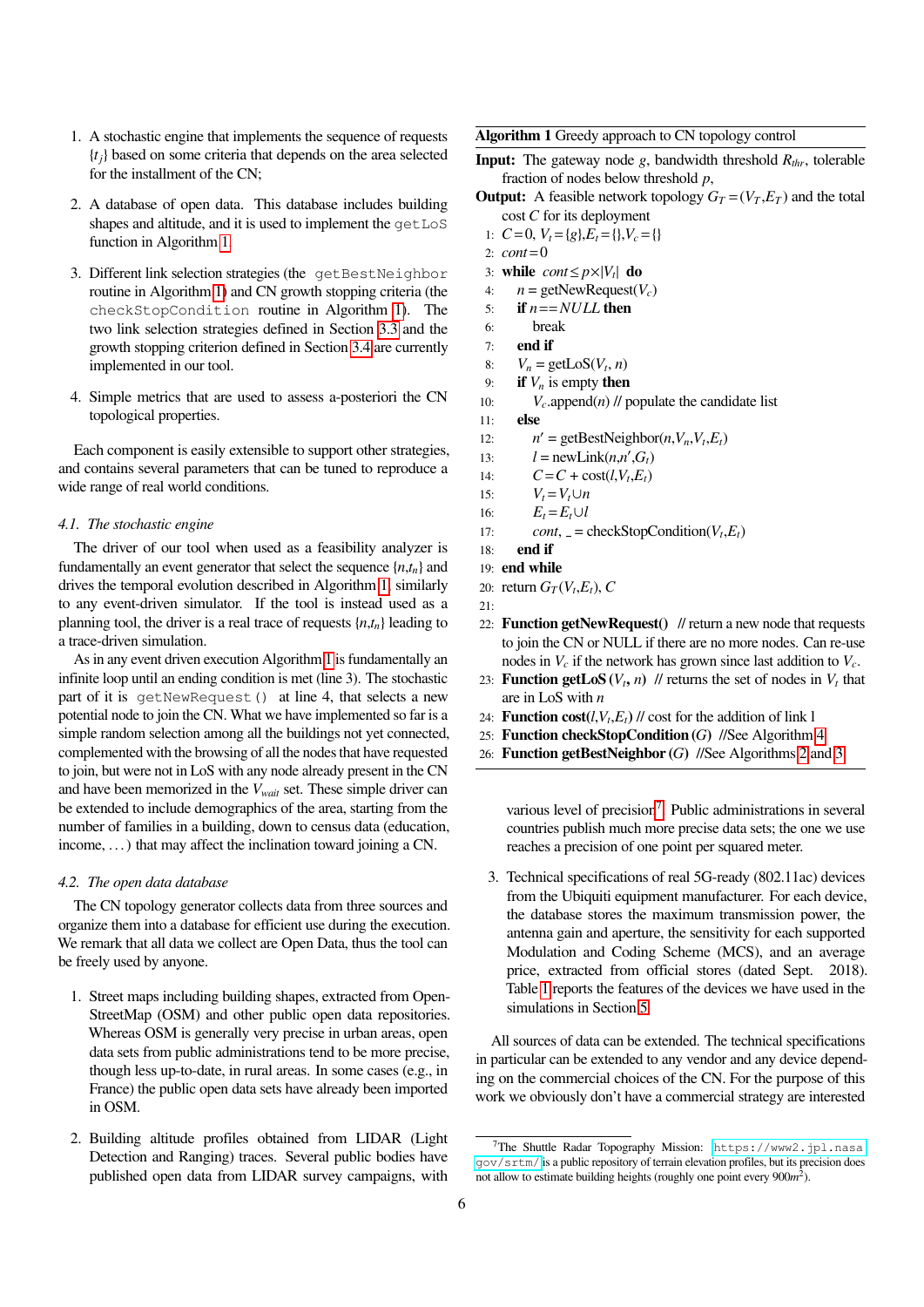<span id="page-6-0"></span>

| Name            | Avg. Price<br>(EUR) | Beamwidth Angle<br>(H,V degrees $^{\circ}$ ) | Sensitivity<br>(dBm) | Max TX Power<br>(dBm) | Antenna Gain<br>(dB) | Max distance<br>(km) |
|-----------------|---------------------|----------------------------------------------|----------------------|-----------------------|----------------------|----------------------|
|                 |                     |                                              |                      |                       |                      |                      |
| <b>ISO90</b>    | 200                 | 90,30                                        | $-65$                | 21                    | 14                   | 1.34                 |
| <b>ISO45</b>    | 112                 | 45,45                                        | $-65$                | 21                    | 14                   | 1.34                 |
| LB              | 73                  | 20,10                                        | $-65$                | 21                    | 23                   | 3.79                 |
| NB              | 100                 | 30,30                                        | $-65$                | 20                    | 19                   | 2.39                 |
| <b>NS</b>       | 134                 | 60,20                                        | $-65$                | 21                    | 16                   | 1.69                 |
| <b>NSL</b>      | 49                  | 50,40                                        | $-65$                | 21                    | 13                   | 1.20                 |
| PB <sub>3</sub> | 110                 | 20,10                                        | $-65$                | 21                    | 22                   | 3.38                 |
| P <sub>B4</sub> | 129                 | 20,10                                        | $-65$                | 21                    | 25                   | 4.77                 |
| P <sub>B5</sub> | 185                 | 20,10                                        | $-65$                | 18                    | 27                   | 6.00                 |

Table 1: The technical specifications of the Ubiquiti 5G-ready devices included in the simulator, limited to the highest Modulation and Coding Scheme (MCS9).

<span id="page-6-1"></span>

Figure 2: The altitude profile between two random buildings in the city of Florence, and the computed line of sight and Fresnel zone.

to explore the final cost of deployment in relative terms and not absolute ones, so devices from a single vendor are a good enough choice.

With these data we can verify if, placing devices on the roofs of any two buildings (each network node corresponds to a building), we can expect to achieve line of sight (LoS) between them. If this is the case, we compute the theoretical path loss with an attenuation exponent set to two, and then we refine it through a single knife edge approximation model, which takes into account the occupation of the Fresnel zone [\[11\]](#page-13-10). Figure [2](#page-6-1) shows the result of the process of computation of the line of sight between two buildings in the city of Florence. The two antennas are placed 4 meters above the building roof, the red line is the LoS (which is available, in the case of these two buildings), the orange line is the computed Fresenel zone, and the green line contains 60% of the area of the Fresnel zone. Using the mentioned single knife edge approximation we are able to estimate a realistic value for the path loss on this potential link.

We assume each device is configured in ad-hoc mode (or equivalent) and we apply the European regulatory limits that set an upper bound of 30 dBm to the emitted power in the unlicensed band around 5 GHz. Using the antenna gain and the sensitivity values reported in the device data sheet, we estimate the MCS and

thus the negotiated bandwidth of the link.

A typical problem in mesh networks is how to assign channels to links in order to avoid interference with neighbouring nodes. The problem can be described as a variant of a graph colouring problem and it is NP-hard in the generic case [\[12\]](#page-13-11), however, with the use of directional antenna this problem remains marginal.

### <span id="page-6-2"></span>*4.3. Link selection and growth stop*

Each node in the CN topology is mounted on a building; the first node of the network is the gateway node as evident in line 1 of Algorithm [1.](#page-5-0) This node is chosen with care in order to avoid pathological conditions, as it happens in real cases. We typically choose a building that has reasonable connectivity such as the City/Town Hall, a hospital, or a university and we assume the availability of a 10m trellis structure that can be used to mount up to eight wireless devices.

The two link selection strategies defined in Sections [3.3.1](#page-4-4) and [3.3.2](#page-4-5) are implemented as described in the next two subsections. Note that, with either strategy, if every time we add a node we connect it to one single neighbor, the CN would become a tree. Instead, when we add a device to a node we always check if the new device can generate a connection with any node other than the intended one (on the same channel). After identifying the best neighbor  $n'$ , we estimate the cone periphery from the devices' datasheets extracting the angle at which the device exhibits 3dB loss and considering that as the real antenna aperture, next we check how many links can be generated with other existing nodes through the same device, and we allow a maximum of three outgoing links per device in order to limit the number of links that share a given device. Yet this limit is only lousily enforced, if *n* needs to connect to an existing device of  $n'$  that saturated the number of outgoing links, we allow to increase this number to let the new node enter the network.

#### *4.3.1. Local strategy*

The strategy is described formally in Algorithm [2.](#page-7-1) For each node  $n'$  in the set of nodes  $V_p$  within LoS of  $n$ , the algorithm first computes the expected path loss and finds the two devices that need to be added to  $n$  and  $n'$  to obtain the maximum possible negotiated bit rate. It then picks the node  $n' \in V_p$  that guarantees the highest bit rate. In case *n'* already has a device pointing towards *n*, a new device is added only to *n* and is tuned on the same channel. Otherwise, a new device is also added to *n'* operating on a channel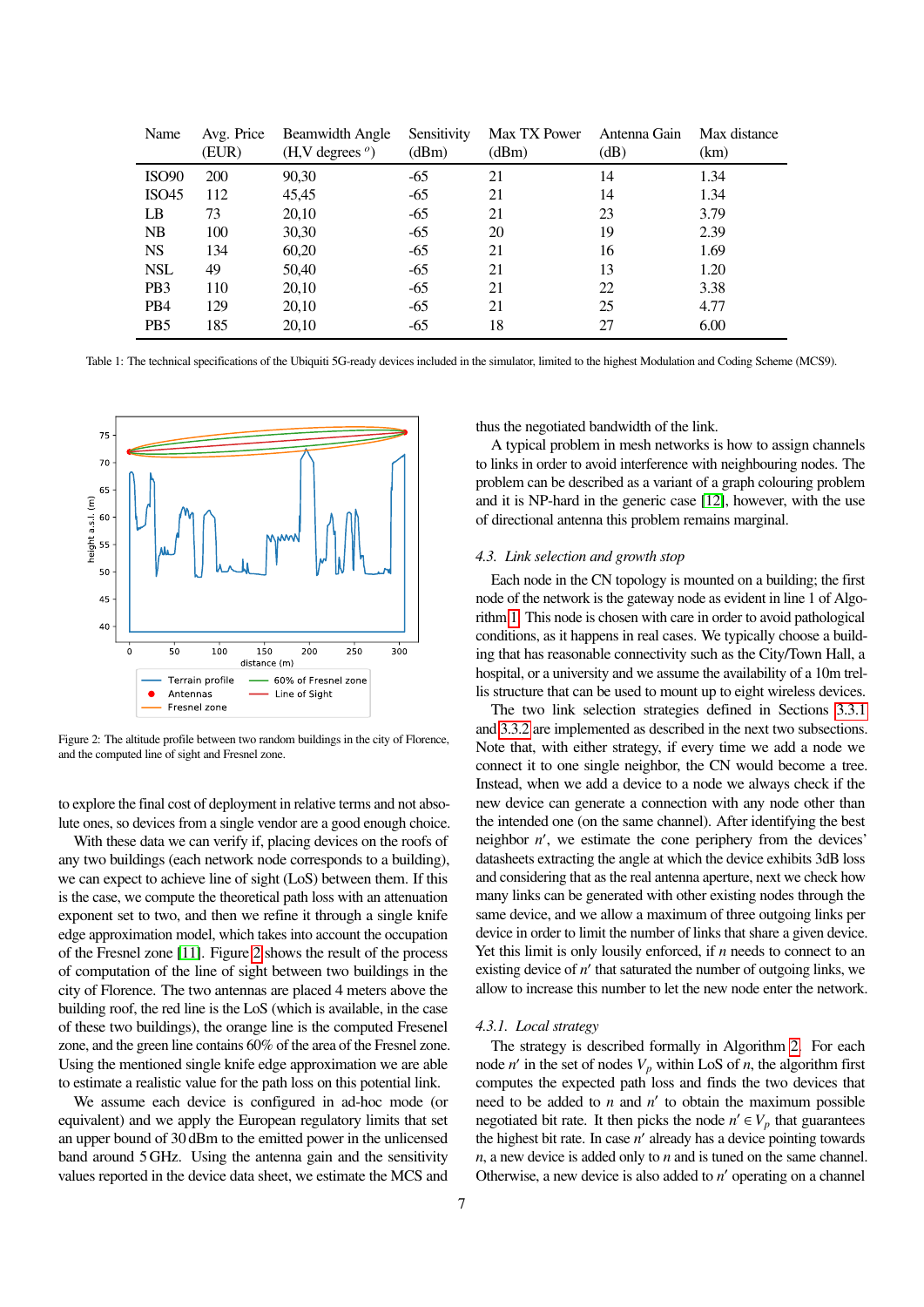<span id="page-7-1"></span>Algorithm 2 getBestNeighbor: local strategy

**Input:** new node *n*, set of feasible neighbors  $V_n$  for *n*, set of present nodes  $V_t$ , set of edges  $E_t$  (ignore other parameters)

Output: Neighbor that maximizes the bandwidth of the new link 1: *bestNeigh*=*NULL*, *linkBw* = 0, *linkCost* = inf

2: **for**  $n'$  in  $V_p$  **do** 

- 3:  $l = newLink(n,n')$
- 4:  $c = \text{cost}(l, V_t, E_t)$
- 5: if *<sup>l</sup>*.bandwidth >*linkBw* OR  $(l.\text{bandwidth} == linkBw \text{ AND } linkCost < c)$  then
- 
- 6:  $linkBw = l$ .bandwidth<br>7:  $linkCost = c$  $linkCost = c$
- 8:  $\text{bestNeigh} = n'$
- 9: end if
- 10: end for
- 11: return(*bestNeigh*)

# <span id="page-7-2"></span>Algorithm 3 getBestNeighbor: network aware

- **Input:** new node *n*, set of feasible neighbors  $V_n$  for *n*, set of present nodes  $V_t$ , set of edges  $E_t$ ,  $R_{thr}$ ,  $p$ ,  $g$
- Output: Neighbor that minimizes the network-wide performance drop due to the new node bandwidth requirements

1:  $R = \Pi$ 2: **for**  $n'$  in  $V_p$  **do** 3:  $l = newLink(n,n')$ <br>
4:  $V' = V \perp n$ 4:  $V'_t = V_t \cup n$ 5:  $E'_t = E_t \cup l$ 6:  $R_{min} = \text{checkStopCondition}(V'_t, E'_t, R_{thr}, p, g)$ <br>  $\overline{R}$ **F** $\{n' \} = R$ 7:  $R[n'] = R_{min}$ 8: end for 9: *bestNeigh*=*NULL* 10:  $bestR = 0$ 11: **for**  $n'$ *in* R **do** 12: **if**  $\text{bestR} < R[n']$  **then**<br>
13: **bestNeigh** = n', be 13:  $bestNeigh = n', bestR = R[n']$  $14.$  end if 15: end for 16: return(bestNeigh) 17: 18: **Function newLink** $(n, n')$ 

19: return a structure that contains the information of a new link (loss and bandwidth) between  $n$  and  $n'$ .

that is not already used by any device on  $n'$ . The local strategy, as its name suggests, tries to maximize the bandwidth available to the new node on the last hop.

This is a selfish strategy that does not take into account the impact of the new node addition on the rest of the CN, but it is often used since uses only local information and does not require any computation. It tends to be the de facto approach to CN expansion, thus we use it as baseline.

#### *4.3.2. Network aware strategy*

The strategy is described formally in Algorithm [3.](#page-7-2) The network-aware strategy does not necessarily add the fastest new

<span id="page-7-0"></span>Algorithm 4 checkStopCondition

Input:  $V$ *,E*, $R$ <sub>*thr*</sub>, $p$ , $g$ 

Output: Nodes below threshold, lowest guaranteed bandwidth

- 1: path\_dict =  $\Box$
- 2:  $link\_bandwidth = \Box$
- 3: for *l* in *E* do
- 4: l.metric = l.sharing factor/l.max bandwidth
- 5: l.paths\_sharing\_factor =  $1$
- 6: end for
- 7: for  $n \in V$  do
- 8: path = computeDijkstra $(n, g)$
- 9: path\_dict $[n]$  = path
- 10: for *l* in path do
- 11: l.paths sharing factor += 1
- 12: end for
- 13: end for
- 14: bottleneck =  $list()$
- 15: nodes\_below\_threshold =  $0$
- 16: for *l* in *E* do
- 17:  $link-bandwidth[1] = 1.0/(1.metric*1.paths-sharing_factor)$
- 18: end for
- 19: for *n* in *V* do
- 20:  $R_{min} = min([link-bandwidth[1] for *l* in path_dict[*n*]])$
- 21: bottleneck.append(*Rmin*)
- 22: **if**  $R_{min} < R_{thr}$  then<br>23: nodes\_below\_th
- $nodes\_below\_threshold += 1$
- 24: end if
- 25: end for
- 26: return(nodes below threshold, min(bottleneck))

link. It rather evaluates all the candidate neighbor nodes as to how a link to them impacts the performance of the whole network (through the checkStopCondition at line 6 in Algorithm [3](#page-7-2) that returns  $R_{min}$ ) and then selecting  $n'$  maximizing this value (lines 11-15). The fastest link is used as a fallback node selection criterion only if there is a tie.

#### *4.3.3. Topology growth stop criterion*

Irrespective of how the neighbors of a new CN node are chosen, at some point the total demand will exceed the aggregate network capacity, and the network should stop accepting new nodes. The stopping criterion in our CN topology generator is described in Section [3.4,](#page-4-3) i.e., when the minimum available bandwidth estimated with Eq. [\(3\)](#page-4-2) falls below  $R_{thr}$  for a certain percentage of nodes; Algorithm [4](#page-7-0) formally describes its implementation. The absolute number of such nodes is computed in lines 22-14 and returned to the main loop in Algorithm [1.](#page-5-0) We assume that the bandwidth toward the Internet can be upgraded indefinitely, so that it never represent a bottleneck. This is clearly unrealistic, but let us estimate the intrinsic properties of the CN and not limitations due to commercial factors or policy decisions.

The network stops growing also in four more cases: i) there are no more node requests to join the CN; ii) none of the non-connected nodes have line of sight with any CN node; iii) non-connected nodes have line of sight with some CN node that already uses the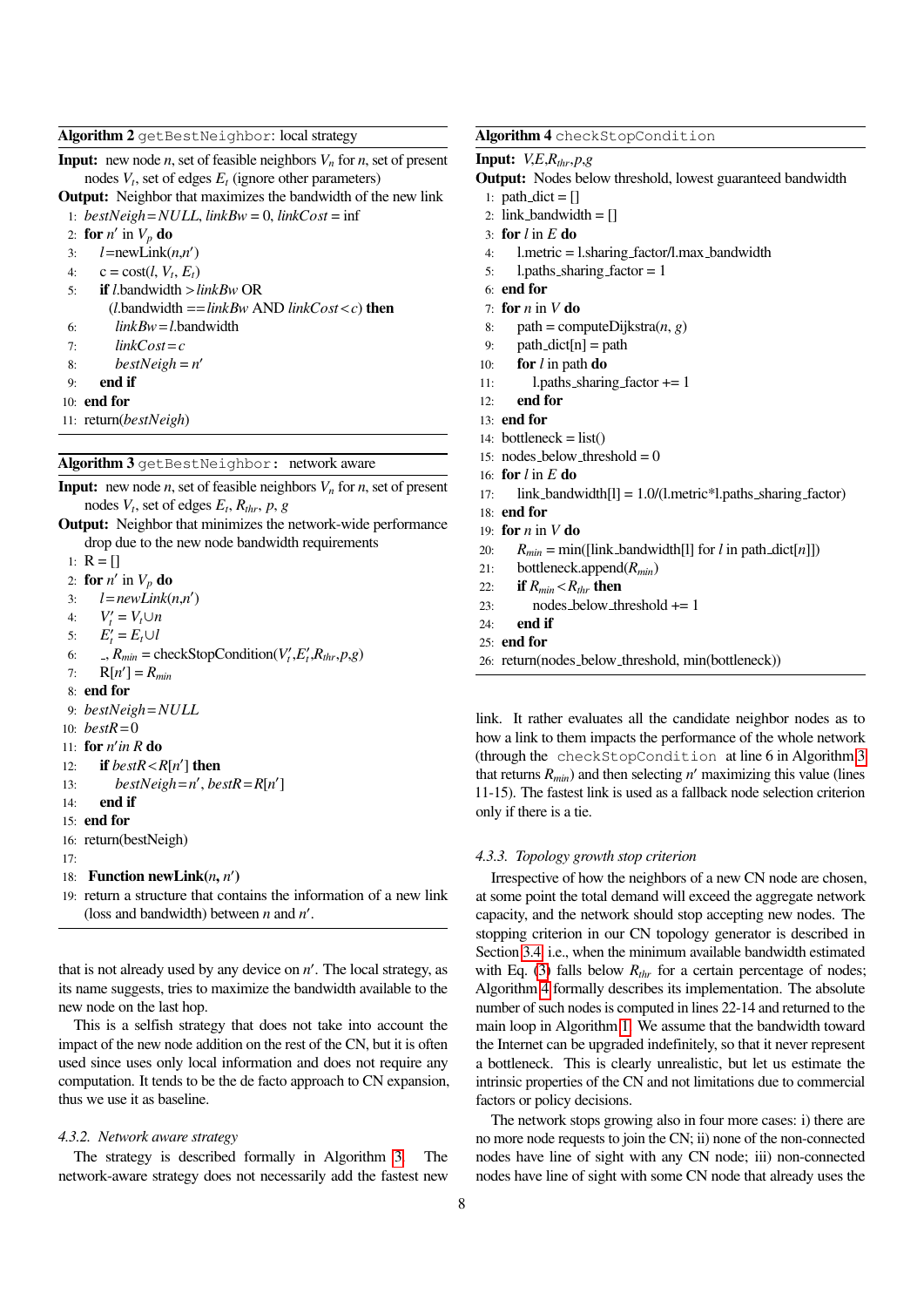<span id="page-8-1"></span>

Figure 3: An example network realized on the area of Florence, for each link, the tool lets navigate its properties as shown in the pop-up.

maximum allowed number of devices, without any of these devices pointing to the right direction that would let a new node establish a link to it; iv) a mix of ii) and iii).

Figure [3](#page-8-1) shows one example network realized using the data from the city of Florence (Italy), one of the areas we use to run our simulations, setting  $R_{thr}$  large so as to stop the growth with few nodes and obtain a readable picture.

## *4.4. Graph metrics*

Once a CN topology is generated, we compute two metrics over it:

- The network size: The final number nodes with a path to the gateway by the time the stopping criterion is violated and no new nodes can be added;
- The average cost of a node: Every time we add a link *l* from a new node *n* to an existing CN node *n'*, the total cost *C* of the network is increased by a fixed cost, plus the cost of the new devices that have to be purchased and installed (one, or two devices as explained in Section [4.3\)](#page-6-2). The average value is key because it gives an estimation of the economical efficiency of the strategy, and it is more important than cost fluctuations from one node to another, considering costs are normally shared among various participants.

One might argue that as the CN grows, the overhead of the routing protocol may be a potential third metric. However, scalability studies for typical mesh routing protocols [\[13\]](#page-13-12), such as OLSR, Babel, and BMX, show the negligible CPU (less than 10% load in a 10  $\in$  router [\[14\]](#page-13-13)) and memory costs even for large mesh networks with 50-100 or more nodes. Network overhead is small for distance vector protocols

<span id="page-8-2"></span>

| Scenario          | <b>Buildings</b> |     | $km^2$ Buildings/km <sup>2</sup> |
|-------------------|------------------|-----|----------------------------------|
| Urban (PU)        | 43853            | 102 | 429                              |
| Suburban (RIA)    | 6663             | 45  | 148                              |
| Intermediate (RI) | 2052             | 34  | 60                               |
| Rural (RDP)       | 4414             | 182 | 24                               |

Table 2: Number of building, dimension and building density in the four selected scenarios.

and it grows roughly linearly with the nubmer of nodes (less than 200 bit/s for a 25 node network, and still less than 0.5-1 kbit/s for a 100 node network for a typical topology) while Link State protocols (like OLSRv2) generate a higher overhead. Yet its impact, albeit non negligible, can be controlled with proper tuning [\[15\]](#page-13-14). Therefore, we do not consider such metrics in this work. The two metrics are, hence, sufficient to compare the impact of strategies and configuration parameters on the scalability of the CN and the required investment to set-up the network, i.e., its capital expenses (CAPEX). More elaborate metrics can be used to assess the operating expenses of the network (OPEX). Some of them are discussed in Section [8.](#page-12-0)

## <span id="page-8-0"></span>5. Design Choices, Empirical Validation and Qualitative Analysis

To test and validate our tool we use Open Data from four areas in the Tuscany region, in Italy. There are three good reasons for this choice: first, topological data are available for these areas; second, some of the authors are natives of this region easing the access and interpretation of data that are often available in the local language; and third, the familiarity with the area helps to correctly interpret the results.

To facilitate the extension of this analysis to areas outside Italy with a consistent methodology, we use the already mentioned territorial characterization that is standardized by the OECD and divides territory in "Predominantly Urban" (PU), "Intermediate", and "Predominantly Rural" [\[16\]](#page-13-15). The classification is based on the percentage of population living in urban / non urban areas, population density, percentage of countryside population, and the presence of large cities, and is intended to facilitate numeric comparisons between similar areas across different countries. In Italy, the OECD categories are further refined to make the classification more precise. A subset of urban areas, featuring prevalence of flat land, proximity to a city and advanced economy, is defined as "Rural with Intensive Agriculture" (RIA) and is basically a suburban area. Rural areas, on the other hand, are separated into "Rural Intermediate" (RI), which include hilly and some mountainous areas far from cities, and "Rural with Development Problems" (RDP), which include mostly mountainous areas that are generally far from cities and face development problems. Table [2](#page-8-2) summarizes the main features of the four scenarios we consider, re-labeled urban, suburban, intermediate, and rural for the sake of easy reference.

If not otherwise stated, we apply the stopping criterion formulated in Section [3.4](#page-4-3) with  $R_{thr} = 1$  Mbit/s and percentile=10, i.e., the network stops growing when more than 10% of the nodes can be granted less than 1 Mb/s guaranteed bandwidth. We stress that this is an estimate of the worst-case guaranteed bandwidth a user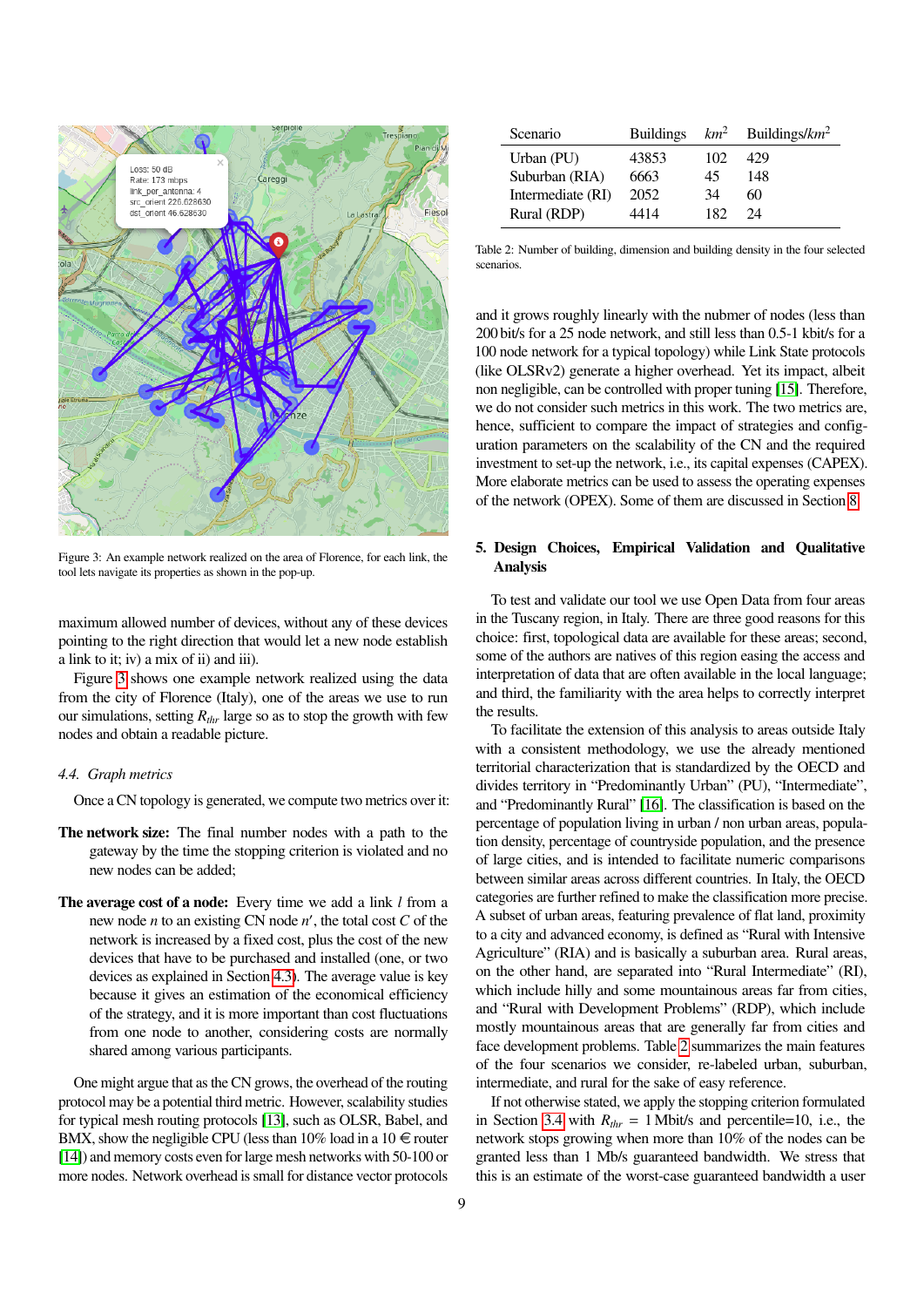acquires if all users are simultaneously active in the network. For most of the time, only a subset of users are simultaneously active in the CN and users will enjoy a much higher connection speed. ISPs generally use a 'contention ratio' or multiplexing factor of X:1, thus advertising speed that can be X times higher than the minimum guaranteed bandwidth per node. Typical contention ratios are in the order of 50:1, as recommended by the British telecom regulator authority in 2016<sup>[8](#page-9-0)</sup>. Hence, a minimum guaranteed bandwidth of 1 Mb/s can be advertised as a 50 Mb/s connection, which is comparable to a typical FTTC connection.

#### *5.1. Empirical validation*

Before proceeding with large-scale analysis of potential CN growth we gathered data from one CN based in Florence, for which we were able to collect the positions of the nodes that form a network with 14 links. Since Florence is part of our dataset we validated our tool against these links; namely, we verified how many of those links our generator considers feasible. The simulator indeed verified the feasibility of 11 links and produced 3 false negatives. One reason for this small deviation was that the device-mounting pole in one of the CN nodes was much taller than the 4 m assumed in our simulator. Another cause of deviations is that real nodes are manually positioned on the building surface so that connectivity is optimized; there is no counterpart of such optimization in our simulator.

We conclude that our generator can estimate with adequate precision the macroscopic features of a CN, even if human intervention and careful node positioning may improve the feasibility of specific connections.

## *5.2. Qualitative analysis of one run: local strategy*

In this section, we discuss indicative runs and we plot the tool metrics for a single execution of our generator, in order to get qualitative interpretation of the results. In Section [6](#page-10-0) we present aggregate results over multiple simulation runs. For this purpose we generate a CN topology in an intermediate scenario area, using the local link selection strategy. In the selected run, the simulator was able to generate a CN made of 227 nodes, before the stop condition was triggered. T he final CN graph has 907 (bi-directional) edges and the average CN node degree is roughly 8. Since the average number of devices per node is 3.67, we conclude that each device connects an average of 2.44 neighbors, or, in other words there are on average 2.44 links per device.

Figure [4](#page-9-1) reports the Empirical Cumulative Distribution Function (ECDF) of the node's degree (upper plot) and the minimum guaranteed bandwidth for all nodes (lower plot). Roughly 80% of the nodes have fewer than 12 neighbors (four devices with three links each), but there are a few outliers with up to 42 neighbors. The reason for this is that, although we limit the number of outgoing links per device to three, we do not limit the number of incoming links. Since the scenario area is geographically small, some nodes in the center of the area are connected to many neighbors. Note that all these links are not necessarily used to route traffic to the gateway, but they offer redundancy in the case of failures.

<span id="page-9-1"></span>

Figure 4: Intermediate area, 227 node CN. ECDF of the node's degree (oppure plot); minimum guaranteed bandwidth for all the nodes (lower plot.

The minimum bandwidth is quantized, as it is given by the bandwidth of the bottleneck link from any node to the gateway. The same link is a bottleneck for more than one node, so groups of nodes end up with the same minimum bandwidth. Note that there are 88 nodes ( $\approx$ 39% of the total) with a minimum guaranteed bandwidth of 0.98 Mbit/s. This happens because before the last node was added to the network, one link with an estimated bandwidth of 87Mbit/s was used by 87 nodes. When the last node was added, this pushed the bandwidth of all the 88 nodes using that link below 1Mbit/s and terminate the CN growth process.

The upper plot in Fig. [5](#page-10-1) reports the 10th, 50th and 90th percentile of the guaranteed bandwidth per node versus the number of nodes in the network. In line with intuition, as the network grows all percentiles decrease, meaning that the overall available bandwidth decreases with the number of nodes. The 90th and 50th percentile are very close, as it emerges also from Figure [4](#page-9-1) which corresponds to the last point of the plot we are considering, in which the large majority of the nodes (194 over 226) get less than 3Mbit/s. The lower plot of Fig. [5](#page-10-1) reports the trend of the average cost per node in the network, together with the average number of devices per node. There is a fixed cost (200 $\epsilon$ ) per node, increased by the cost of devices as derived from on-line resellers of Ubiquiti devices. Prices range from  $49 \in \text{to } 200 \in$ , but the difference in the performance of the devices emerges only on very long links. For links below a few kilometers, the mid-range devices perform as the high-end devices, so high-end devices are rarely used. For this reason the average cost of the nodes is directly correlated with the number of devices per node.

<span id="page-9-0"></span><sup>8</sup>The 2016 recommendation of the British Regulator considers 50:1 a good contention ratio for a standard broadband profile[\[17\]](#page-13-16)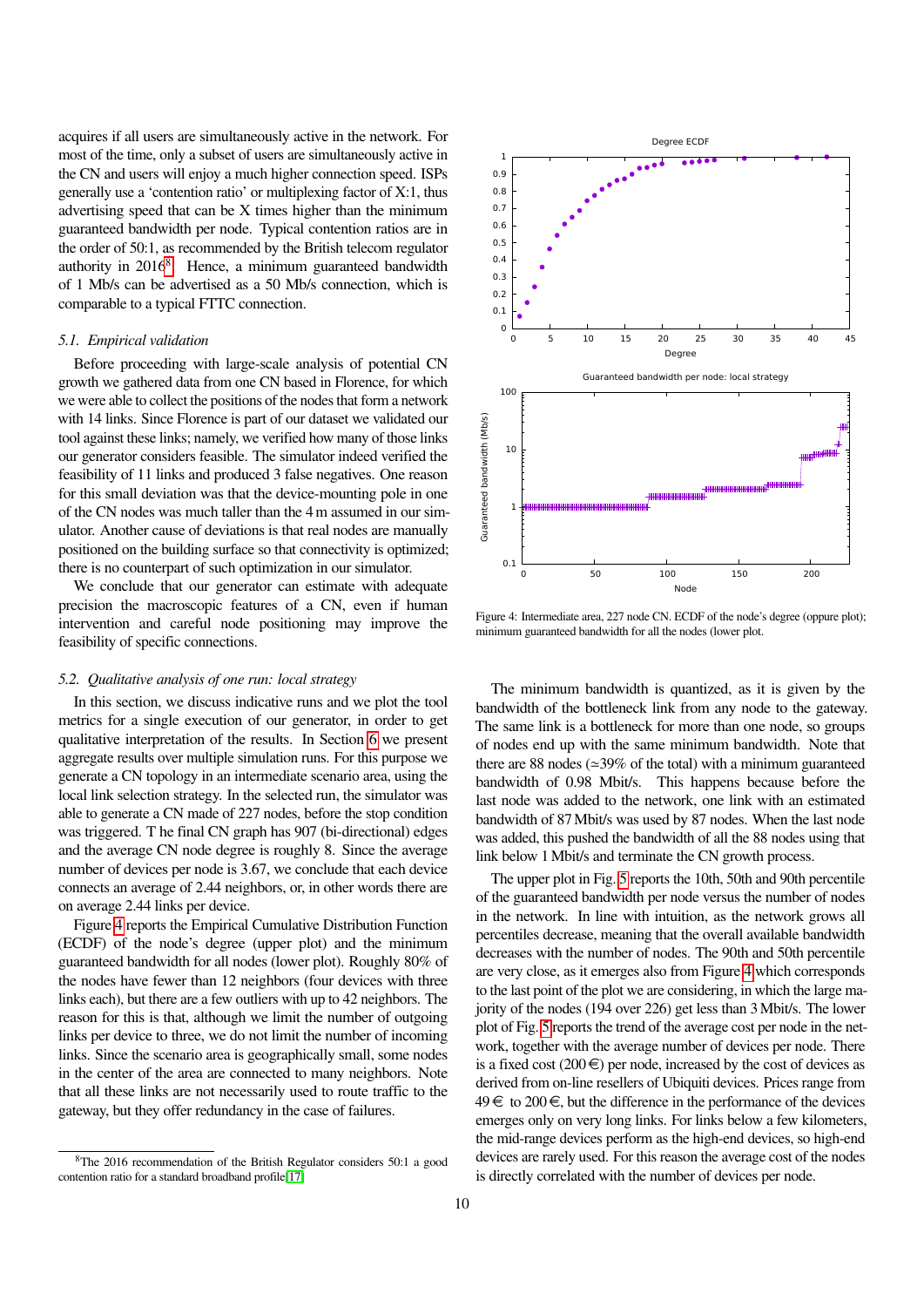<span id="page-10-1"></span>

Figure 5: Intermediate area, 227 node CN. 10th, 50th and 90th percentiles of the guaranteed bandwidth (upper plot) and average cost and number of devices per node (lower plot) as a function of the network dimension (no. of nodes).

#### <span id="page-10-0"></span>6. Quantitative Evaluation

Having set the metrics interpretation and validated the tool comparing its results with an existing network, we now perform a quantitative evaluation of the CN growth potential for the four area categories (urban, suburban, intermediate, rural) and both link selection strategies. As a free parameter to compare different "requirements" we use *Rthr* ranging from 1 to 5Mbit/s; the stopping condition is 10% of the nodes below *Rthr*. Each point in the plots corresponds to the average of 10 runs and the error bars represent the standard deviation. In each run, we fix the gateway node in a different position and change the initial seed of the random generator that produces the sequence of requests.

## *6.1. Local link selection strategy*

Figure [6](#page-10-2) presents the three key metrics for the local link selection strategy for all four scenarios: the average number of nodes (upper plot), the average of the variable part of the cost per node (middle plot), and average number of devices per node (lower plot). The average size of the network is roughly proportional to  $\frac{1}{R_{thr}}$ , without significant differences among the four scenarios. Hence, what primarily influences the network size is the available bandwidth toward the gateway, and not the scenario. The average cost per and the number of devices per node (middle and lower plots), instead, clearly differentiate one scenario from another. Two factors dictate the number of devices per node: the choice of the neighbor when a new node is added and the terrain characteristics. We will discuss

<span id="page-10-2"></span>



Figure 6: Local strategy: number of nodes in the network (upper plot), average of the variable part of the cost per node (middle plot), and average number of devices per node (lower plot); as a function of the minimum bandwidth *Rthr*.

the former in Section [6.2,](#page-11-0) while for the latter, it is intuitive to note that the building density plays a key role. When a new device is added, the antenna creates a cone in which futures node could be connected. The higher the building density, the higher the chances that a new node could be connected to an existing device. On the other hand, buildings are themselves radio propagation obstacles, which constrain the LoS between two network nodes.

Apparently, in the urban scenario the density of buildings suffices to reuse many of the existing devices, whereas the worst trade-off emerges for the suburban area. The middle plot of Fig. [6](#page-10-2) shows that the impact of the scenario on the variable part of the node cost is pretty high (recall that we consider  $200 \in \text{per node}$  as a fixed cost). It would be extremely interesting to explore how the efficiency of the mesh network technology varies with the scenario and what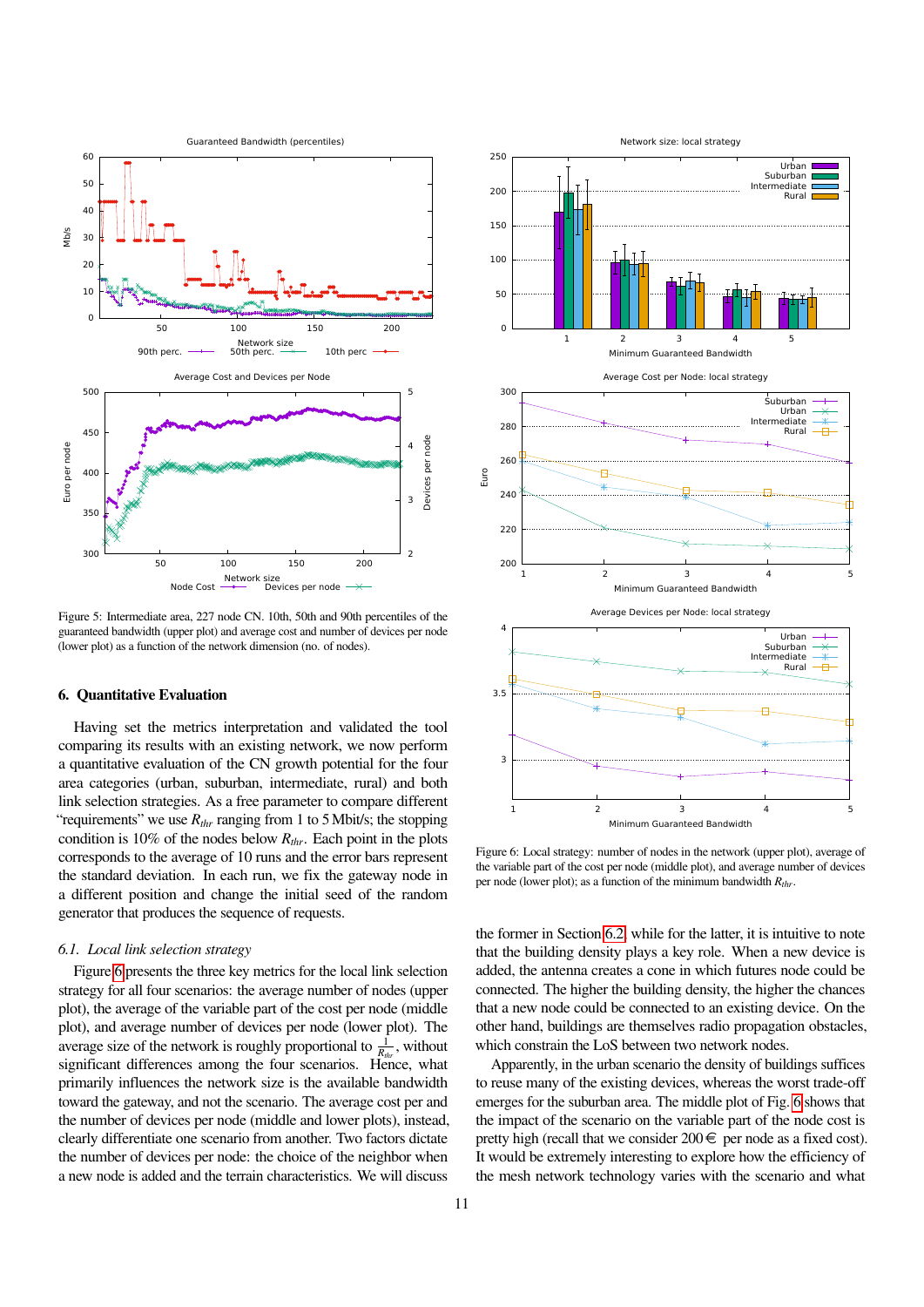<span id="page-11-1"></span>

Figure 7: Network aware strategy: number of nodes in the network (upper plot), average of the variable part of the cost per node (middle plot), and average number of devices per node (lower plot); as a function of the minimum bandwidth *Rthr*.

are the design parameters we can modify (number of devices, type of devices, choice of neighbors) to improve it in each case, but this analysis goes beyond the scope of this contribution and is left for future work.

# <span id="page-11-0"></span>*6.2. Network-aware link selection strategy*

Figure [7](#page-11-1) shows the same metrics for exactly the same areas selected as Fig. [6,](#page-10-2) but adopting the network aware link selection strategy. Compared the two the gain is considerable: the number of nodes is more than double all the scenarios for almost all guaranteed bandwidth values. Another positive effect is the considerably lower average cost per node. The local algorithm myopically tries to provide the highest capacity to each new link. This often results in the addition of new devices on existing CN nodes since a new

<span id="page-11-2"></span>

Figure 8: Guaranteed bandwidth to all nodes in all runs: intermediate scenario: local strategy (upper plot) vs. network-aware strategy (lower plot).

device always performs better than a shared device. However, the high-capacity links in the fringes of the network do not help much to increased the path capacity, whose bottleneck is normally is some central link towards the gateway. The network-aware algorithm, instead, has no specific incentive to add new devices unless this produces a network-wide improvement. Putting side by side the middle and lower plots of Fig. [7](#page-11-1) and Fig. [6,](#page-10-2) show that both the average number of devices per node and the node cost decrease when the network-aware strategy is used.

Finally Fig. [8](#page-11-2) generalize the data shown in Fig. [4](#page-9-1) reporting the bandwidth that each node in every network generated for the intermediate scenario can expect to have at saturation. The other scenarios display similar behaviors and are not reported for the sake of brevity. Comparing the upper (local strategy) and lower (network-aware strategy) plots it is evident that this latter not only allows the CN to grow much larger doubling the number of nodes included, but also results in a more efficient use of resources, with the bandwidth at saturation distributed more evenly, which obviously imply that links and devices are used more efficiently as testified by the lower cost per node.

# 7. Related Work

Our work combines elements from two, originally distinct, operations: network planning and topology control. The first one is a longer-term centralized process that is carried out top-down and concerns primarily node placement in static networks. The latter is carried out over shorter time intervals and is more relevant to ad-hoc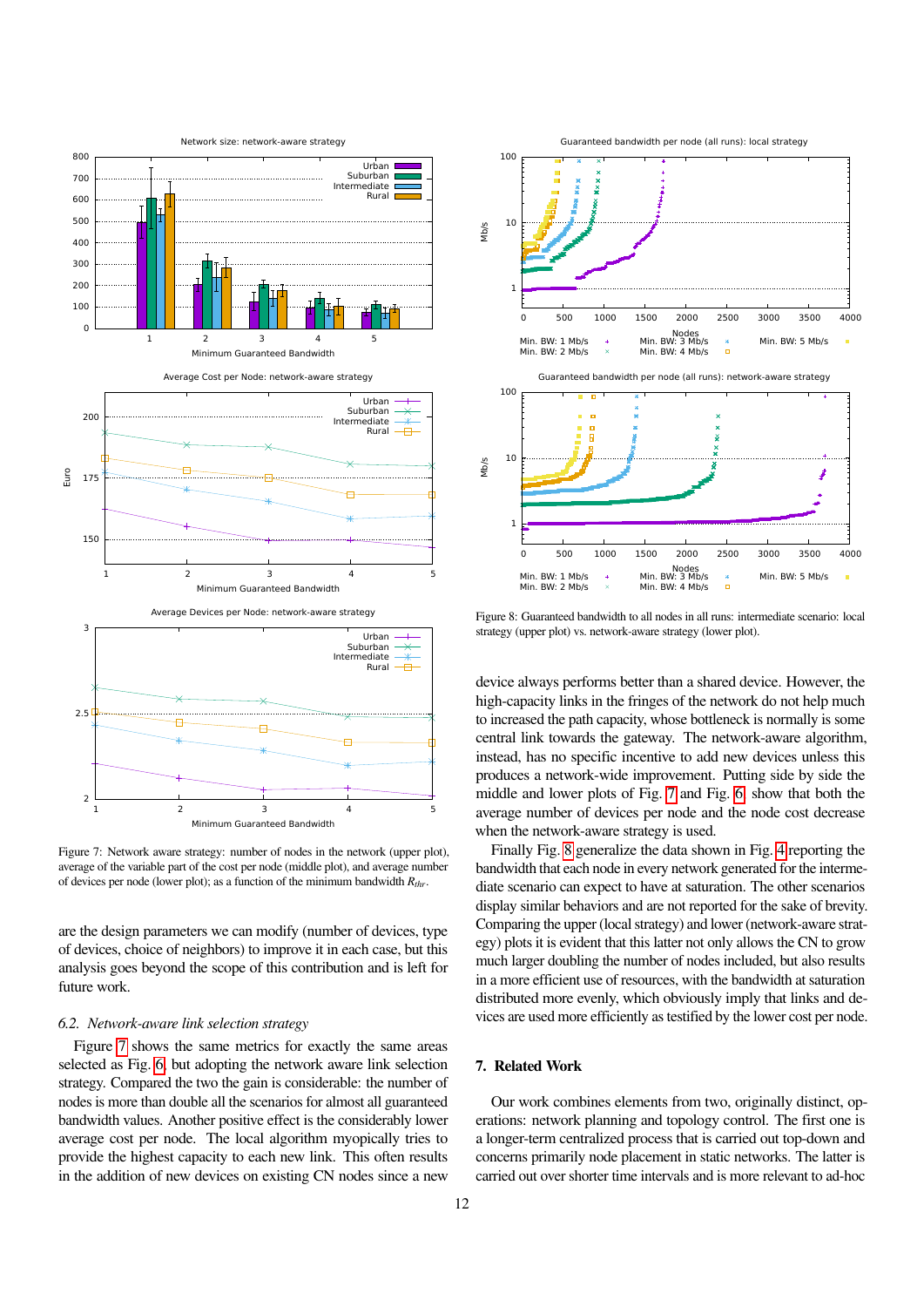networks dynamic networks. It involves the control of the transmit power of nodes in order to achieve certain performance objectives such as energy savings or resilience to node and link failures. Our focus is a combination of the two in bottom-up Community Networks.

The authors in [\[18\]](#page-13-17) propose, analyze and optimize a cone-based distributed topology-control algorithm for minimizing the transmit power of ad-hoc network nodes, while preserving their connectivity. At the core of the algorithm lies the finding that, when focusing the nodes' transmissions within cone areas, there is some minimum power that can ensure their connectivity. Li and Hou in [\[19\]](#page-13-18) are concerned with routing redundancy as a response to the increased risk of node failures or departures. Hence, they propose a fully localized algorithm that enforces k-vertex connectivity in the constructed topology while minimizing the maximum transmission power used in the network.

More relevant to our work is the thread on wireless mesh network planning, which has been primarily driven by the need to deploy wireless mesh networks in rural areas with limited or no network coverage. In [\[20\]](#page-13-19), Chandra et al. consider the placement of Internet gateways (they call them Internet transit access points (ITAPs)) in a wireless neighborhood mesh network route traffic from residential nodes equipped with low-cost antennas to the Internet. They develop ITAP-placement algorithms that perform close-to-optimally over a number of scenarios addressing the neighborhood layout, end user demands, and the propagation environment.

A more holistic approach, including the selection of tower heights and antenna types, and aiming directly at minimizing the network infrastructure cost, is introduced in [\[21,](#page-13-20) [22\]](#page-13-21). Motivated by projects addressing the digital divide in rural India, the authors formulate the planning problem and then decompose it, exploiting dependencies between the different design variables and heuristics. The authors seek to optimize the selection of links to establish such that all nodes are connected and the resulting cost of antenna tower construction is minimized. [\[22\]](#page-13-21) proposes a greedy algorithm that provides an *O*(*logn*)-approximation.

Last, the wireless mesh network deployment costs are subject to a budget constraint in [\[23\]](#page-13-22), where the objective is set to maximize the coverage of the users while ensuring that the network is resilient to node failures. The authors propose an approximation algorithm called greedy selection rounding (GSR), which persistently generates topologies with coverage at least 95% of the optimal at a cost that does not exceed by more than 15% their budget.

All these works assume a centralized, a-priori planning. In our case, the network grows bottom-up, in participatory manner, with users' locations determining the possible node and link additions. The CNO team can intervene in local choices to shape them in ways that facilitate their sustainable scaling, but cannot decide who participate in the CN.

The problem of network deployment optimization has been addressed in other areas such as Wireless Sensor Networks [\[24\]](#page-13-23) since sensor nodes can be relocated, or relay deployment and optimization in cellular networks [\[25,](#page-13-24) [26\]](#page-13-25), but the goals and constraints in these problems make them difficult to compare with the topic we address.

There is a rich scientific literature dealing with graph generators, since every research field that deals with graphs needs to design and test algorithms on realistic topologies. A good recent summary is the book from Newman [\[27\]](#page-13-26).

Graph generators, however, produce graphs with some specific feature, while our problem is generating graphs with features that emerge from the local constraints of the networks deployment. Spatial networks are used to represent graphs in which nodes have geographic coordinates [\[28\]](#page-13-27). They enable a more realistic analysis of the trade-offs between distance and performance [\[29\]](#page-13-28), but still they can not capture the specific features of communication network.

Finally, on the topology generators' front, a few attempts exist in the literature to build WMN planning software tools starting from the observation of real world mesh networks. Among them Cerda-Alabern studied the topological features of the Guifi.net ´ network [\[30\]](#page-13-29) and derived a corresponding generator function, while Milic and Malek studied two networks of the Freifunk community and produced a geometric model that seems to be the most accurate model for mesh networks topology generation [\[31\]](#page-13-30). These models capture the macroscopic features of a network (like the degree distribution), but lack details to characterize their behavior in the real world, and do not offer a planning tool.

Other related fields are topology and economic analysis. Some researchers collected and analysed annotated topologies coming from existing networks. The data coming from the Guifi, ninux, and FunkFeuer networks have been analysed in the literature [\[3,](#page-13-2) [4\]](#page-13-3). The economic aspects of a mesh network, and its sustainability as a competitive communication infrastructure are analyzed in [\[2,](#page-13-1) [32,](#page-13-31) [33\]](#page-13-32) and offer interesting expansion directions for the analysis tool we presented.

## <span id="page-12-0"></span>8. Conclusions and Directions for Further Work

Planning a bottom-up initiative like a Community Network is an oxymoron, yet even grassroots enterprises need a road map and a bit of design. With this paper we have proposed a tool that can be used to model and control the growth of CNs based on the local geographic constraints and additional economic parameters.

This work presents two key contributions. For the first time, the way Community Networks grow has been modeled as an (implicit) stochastic graphevolution with realistic constraints [\[34\]](#page-13-33), also recognizing that the network evolution is first-order Markovian, i.e., the current topology and the new node that wants to join the networks are sufficient to describe its future evolution. Based on this conceptual model, we have been able to build a tool that simulates the evolution of a Community Network given the topography and the building database of the area, where the network is deployed. Moreover, we have modeled the standard way CNs evolve recognizing that this a local, egoistic and a bit myopic strategy that may hamper the future growth of the network. We have also proposed a network-aware strategy with acceptable computational complexity that is based on the global network benefit instead of local decisions.

Running the tool on urban, sub-urban and rural areas in Tuscany, Italy, where we know there is interest for founding CNs, we have shed light to the reasons these networks may fail, i.e., we were able to show that the network-aware strategy allows achieving networks that include more than twice the nodes of the local, myopic strategy with a cost per node significantly lower.

The tool we have presented, that is available open source, can be extended in several ways both as a planning tool and as a feasibility analysis tool.